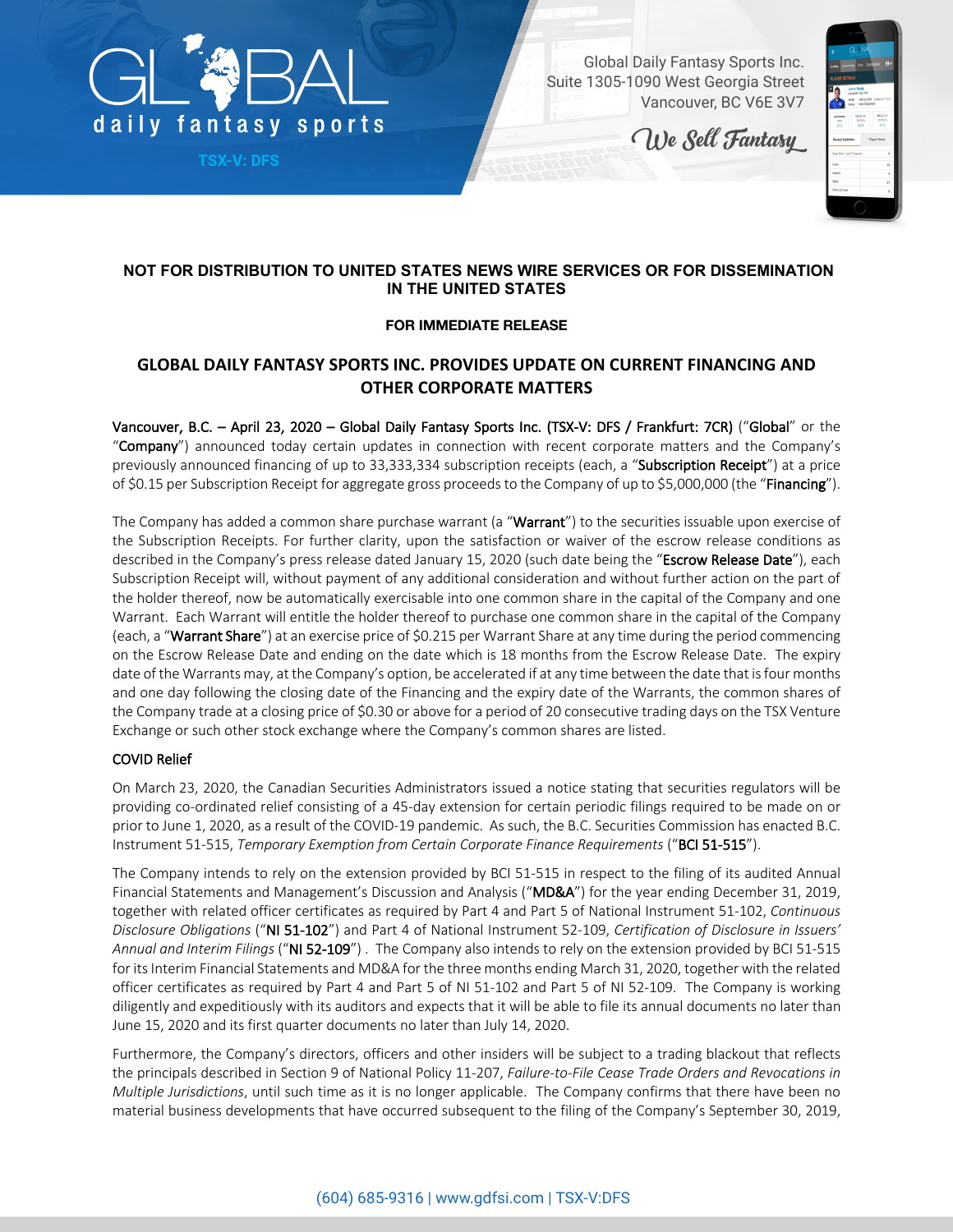

**TSX-V: DFS**

Global Daily Fantasy Sports Inc. Suite 1305-1090 West Georgia Street Vancouver, BC V6E 3V7

We Sell Fantasy



interim financial statements on November 28, 2019, that have not already been disclosed by the Company through news releases filed on SEDAR.

#### Management Changes

Global is pleased to announce the addition of Edward Fear as VP of Products, Fantasy Sports. A 20-year veteran of the gaming industry, Mr. Fear has a long history of providing entertainment and gaming offerings through both physical and online platforms and is an industry expert at developing and optimizing products for ideal customer interaction. Edward's work history includes game designer and developer for companies such as Upper Deck Entertainment and Activision-Blizzard, launching and expanding dynamic products based on premium licenses including WWE, Marvel and DC Comics, and the World of Warcraft.

Justin Shulman has resigned from his position as COO of the Company. Global and the board of directors would like to wish Mr. Shulman all the best in his future endeavours and want to thank him for his contribution to the Company during his tenure.

#### Additional Short Term Capital

Further to the Company's news releases dated December 2, 2019 and January 15, 2020, in continuing to provide working capital to complete the previously announced acquisition of Playgon Interactive Inc., the Company has increased a working capital loan from arm's length parties to \$500,000. The loan is at twelve percent (12%) interest per annum, due on demand and unsecured. The Company intends to repay the loan from the proceeds of the Financing.

#### **About Global Daily Fantasy Sports Inc.**

Global Daily Fantasy Sports Inc. (TSXV: DFS) (FSE: 7CR) is providing a multi-tenant gateway that allows operators to offer their customers a world class Daily Fantasy Sports software solution. The platform allows for seamless integration at the operator level without having to share or compromise any sensitive customer data. Joining the Company's network allows operators to capitalize on a mature infrastructure, with shared liquidity that was built specifically for regulated market environments. As a true B2B global network, the Company offers a SaaS product that is an ideal turn-key solution for sportsbook operators, land-based operators, media groups, and big database companies to participate in the daily fantasy sports industry.

#### For further information, please visit the Company's website at www.gdfsi.com.

#### Global Daily Fantasy Sports Inc.

Per: "*Darcy Krogh*" Darcy Krogh, President and CEO

For further information, contact: Mike Marrandino, Director Tel: (604) 722-5225 Email: mike@gdfsi.com

Neither TSX Venture Exchange nor its Regulation Services Provider (as that term is defined in the policies of the TSX Venture Exchange) accepts responsibility for the adequacy or accuracy of this release.

Certain statements contained in this press release may constitute forward-looking statements under Canadian securities legislation. Generally, forward-looking information can be identified by the use of forward-looking terminology such as "expects" or "it is expected", or variations of such words and phrases or statements that certain actions, events or results "will" occur. Forward-looking statements in this press release include, but

## (604) 685-9316 | www.gdfsi.com | TSX-V:DFS